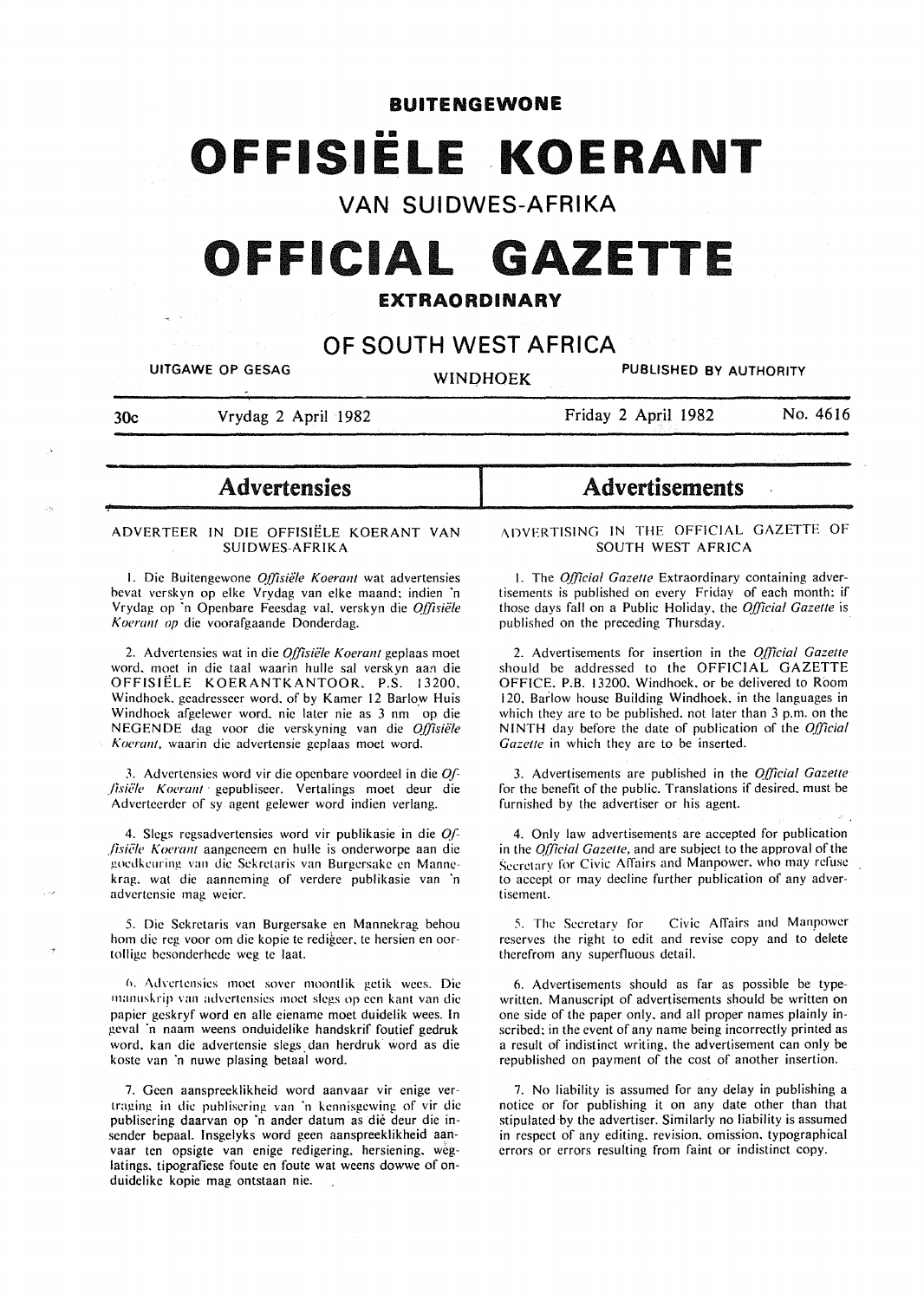plasing

8. Die insender word aanspreeklik gehou vir enige skadevergoeding en koste wat voortvloei uit enige aksie wat weens die publisering. hetsy met of sonder enige weglating. foute. onduidelikhede of in watter vorm ook al, van 'n kennisgewing teen die Administrateur-generaal ingestel word.

9. Die jaarlikse intekengeld op die *O.ffisiele Koerant* is R 12.50 posvry in hierdie Gebied en die Republiek van Suid-Afrika. verskrygbaar by die here Die Suidwes-Drukkery Beperk. Posbus 2196, Windhoek. Oorsese intekenaars moet posgeld vooruitbetaal. Enkel eksemplare van die *Offisiële 1\.oerant is* verkrygbaar van die here Die Suidwes-Drukkery Beperk. Posbus 2196. Windhoek. teen 30c per eksemplaar. Eksemplare word vir slegs twee jaar in voorraad gehou.

10. Die koste vir die plasing van kennisgewings is soos volg en is betaalbaar by wyse van tjeks. wissels. pos- of geldorders,:

#### LYS VAN VASTE TARIEWE

Gestandaardiseerde kennisgewings *Tarief per* 

| 2019 : 10 GM ACT (11 GM 70 G<br>and such a complete service service                                                                                                                           | R                     |
|-----------------------------------------------------------------------------------------------------------------------------------------------------------------------------------------------|-----------------------|
| Boedelwettekennisgewings: Vorms J. 297. J. 295. J.                                                                                                                                            | R3.25<br>6.00<br>5.00 |
| Derdeparty-assuransie-eise om skadevergoeding<br>Insolvensiewet- en maatskappywettekennis-                                                                                                    | 2.00<br>2.50          |
| gewings: J. 28, J. 29, Vorms 1 tot 9                                                                                                                                                          | 4.00                  |
| L.W. - Vorms 2 en 6 - bykomstige verkla-<br>rings volgens woordetaltabel, toegevoeg tot die<br>basiese tarief.                                                                                |                       |
| Naamsverandering (vier plasings)<br>Naturalisasiekennisgewings (insluitende 'n her-                                                                                                           | 25,00                 |
| Onopgeëiste geld $-$ slegs in die buitengewone Of-<br>fisiële Koerant, sluitingsdatum 15 Januarie (per in-                                                                                    | 2.00                  |
| skrywing van "naam, adres en bedrag")                                                                                                                                                         | 0.80                  |
|                                                                                                                                                                                               | 5.00                  |
| Slumopruimingshofkennisgewings, per perseel<br>Verlore lewensversekeringspolisse                                                                                                              | 4.00<br>2.00          |
| Nie gestandaardiseerde kennisgewings                                                                                                                                                          |                       |
| Maatskappvkennisgewings:                                                                                                                                                                      |                       |
| Kort kennisgewings: Vergaderings, besluite,<br>aanbod van skikking, omskepping van maat-<br>skappy, vrywillige likwidasies, ens.: sluiting<br>van oordrag van lederegisters en/of verklarings |                       |
| Dranklisensie kennisgewings (in buitengewone Of-<br>fisiële koerante, t.w. Junie/Tvl. Novem-<br>ber/Kaap. Januarie/OVS., April/Natal) per                                                     | 11.00                 |
| Verklaring van dividende met profytstate, notas in-                                                                                                                                           | 7.00                  |
| Lang kennisgewings: Oordragte, veranderings met<br>betrekking tot aandele of kapitaal, aflossings,                                                                                            | 25.00                 |
| besluite, vrvwllige likwidasies                                                                                                                                                               | 37.00                 |
| Handelsmerke in Suidwes Afrika                                                                                                                                                                | 11.00                 |
| Likwidateurs en ander aangesteldes se kennisge-<br>wings                                                                                                                                      | 7.00                  |

8. The advertiser will be held liable for all compensation and costs arising from any action which may be instituted against the Administrator-General as a result of the publication of a notice with or without any omission. errors. lack of clarity or in any form whatsoever.

9. The subscription for the *Official Gazette* is R 12.50 per annum, post free in this Territory and the Republic of South Africa. obtainable from Messrs. The Suidwes-Drukkery Limited. P.O. Box 2196. Windhoek. Postage must be prepaid by overseas subscribers. Single copies of the *Q[/icial Gazelle* may be obtained from The Suidwes-Drukkery. Limited. P.O. Box 2196. Windhoek. at the price of 30c per copy. Copies are kept in stock for only two years.

10. The charge for the insertion of notices is as follows and is payable in the form of cheques, bills. postal or money orders:

#### LIST OF FIXED TARIFF RATES

| Standardised notices and the contract of the state of the state of the state of the state of the state of the | Rate per       |
|---------------------------------------------------------------------------------------------------------------|----------------|
| 医含氧化氧化物 经产品                                                                                                   | insertion<br>R |
| and the companion of the companion of the companion                                                           |                |
|                                                                                                               | R3.25          |
|                                                                                                               | 6.00           |
|                                                                                                               | 5.00           |
| Administration of Estates Acts notices: Forms J.                                                              |                |
| 197 J. 295, J. 193 and J. 187                                                                                 | 2.00           |
| Third party insurance claims for compensation.<br>Insolvency Act and Company Acts notices: J                  | 2.50           |
|                                                                                                               | 4.00           |
| $\langle \phi, \phi \rangle_{\rm L} < \langle \phi, \phi \rangle_{\rm L}$ and                                 |                |
| N.B. $-$ Forms 2 and $6 -$ additional state-<br>ments according to word count table, added to                 |                |
| the basic tariff.                                                                                             |                |
| Change of name (four insertions)<br>Naturalisation notices (including a reprint for the                       | 25.00          |
|                                                                                                               | $2.00 -$       |
| Unclaimed moneys $\rightarrow$ only in the extraordinary                                                      |                |
| Official Gazette, closing date 15 January (per en-                                                            |                |
| $try$ of "name, address and amount")                                                                          | 0.80           |
|                                                                                                               | 5.00           |
| Slum Clearance Court notices, per premises                                                                    | 4.00           |
|                                                                                                               | 2.00           |

#### Non standardised notices

#### Company notices:

Short notices: Meetings. resolutions. offer of compromise. conversion of company. voluntary windings-up: closing of transfer or members' registers and/or declaration of dividends ....... .

| Liquor Licence notices (in extraordinary Gazettes,<br>viz. June/Tyl. November/Cape.            |       |
|------------------------------------------------------------------------------------------------|-------|
| January/O.F.S., April/Natal), per bilingual                                                    | 7.00  |
| Declaration of dividend with profit statements, in-                                            |       |
|                                                                                                | 25.00 |
| Long notices: Transfers, changes in respect of<br>shares or capital, redemptions, resolutions, |       |
|                                                                                                | 37.00 |
| Trade marks in South West Africa                                                               | 11.00 |
| Liquidator's and other appointees' notices                                                     | 7.00  |

11.00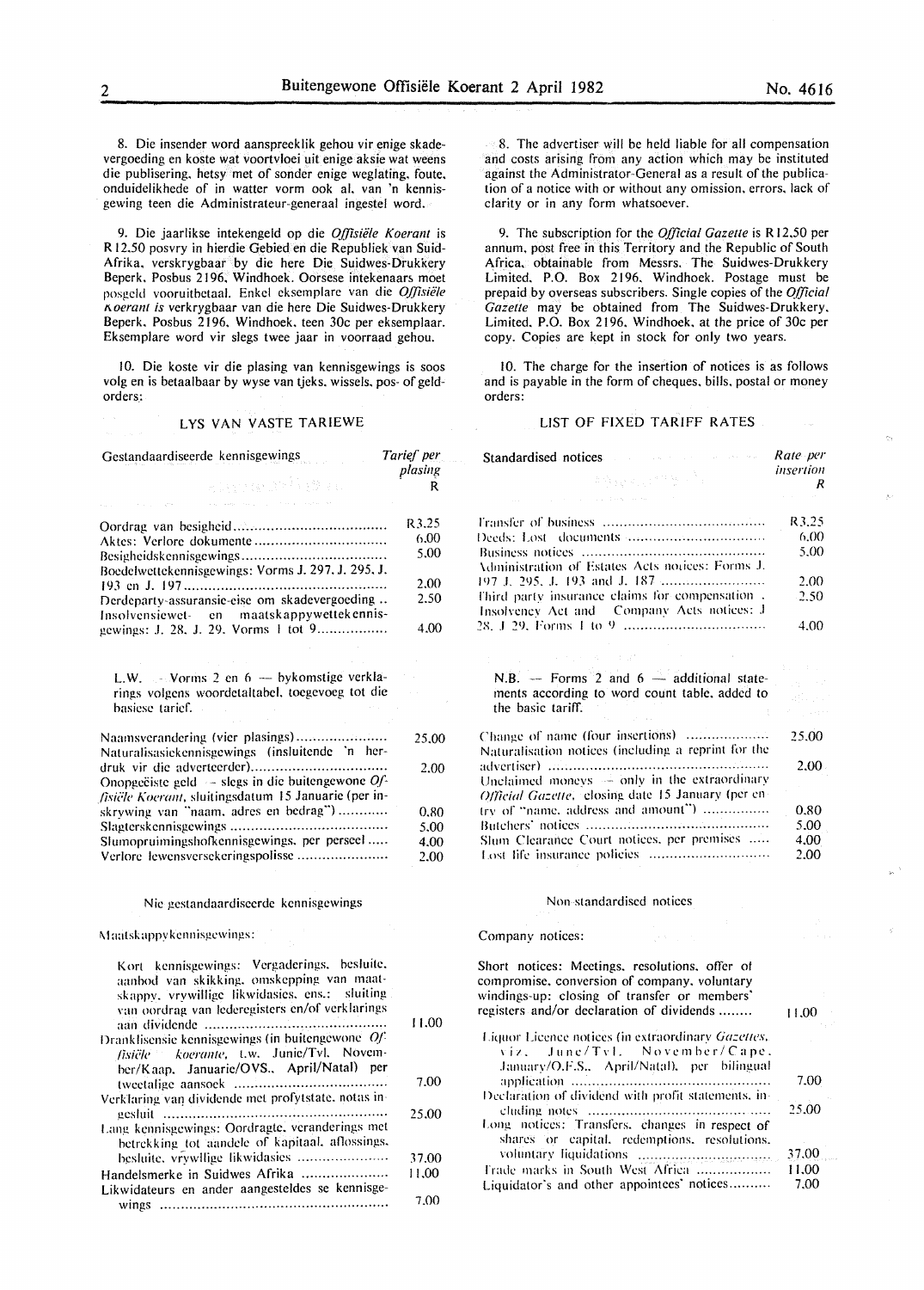in 19

Geregtelike en ander openbare verkope:

|                                        | 18.00  |
|----------------------------------------|--------|
| Openbare veilings, verkope en tenders: |        |
|                                        | 6.00   |
|                                        | 15.00  |
|                                        | -23.00 |

Orders van die Hof:

Charles C

| Voorlopige en finale likwidasies of sekwe-    |        |
|-----------------------------------------------|--------|
| strasies $\ldots$                             | 14.00  |
| Vertalings of veranderings in kapitaal, same- |        |
| smeltings, aanbod van skikking                | 37.00  |
| Geregtelike besture, kurator bonis en soort-  |        |
| gelyke en uitgebreide bevel nisi              | 37,00. |
|                                               |        |
| Tersydestellings en afwysings van petisies (J |        |
|                                               | 4.00   |

II. Die koste vir die plasing van advertensies. behalwe die kennisgewings wat in paragraaf 10 genoem word, is teen die tarief van 56c per em dubbelkolom. (Gedeeltes van 'n em moet as volle cm bereken word).

<sup>1</sup> 12. Geen advertensie word geplaas nie tensy die koste vooruitbetaal is. Tjeks. wissels. pos- en geldorders moet aan die Sckretaris. Burgersake en Mannekrag betaalbaar gemaak word.

anek arab era el de les ser<br>enje <u>derhanz d</u>a tegino de elec senti con por l'are<br>Anti e consegue .<br>Sweep as t

#### Vorm/Form J 187

#### LIKWIDASIE- EN •DISTRIBUSIEREKENING IN BESTORWE BOEDELS WAT TER INSAE  $L\hat{E}$

5. 外阴设置 /智尔

lngcvolgc artikcl 35(5) van Wet 66 van 1965. word hierby kennis gegce dat duplikatc van die likwidasie- en distribusierekenings (eerste en finale, tensy anders vermeld) in die boedcls hierondcr vermeld. in die kantore van die Meesters en Landdroste soos vermcld en gedurendc 'n tydpcrk van 21 dae (of korter of langer *indien spesiaal vermeld)* vanaf gcmcldc datums of vanaf datum van publikasic hiervan. as dit later is, ter insae lê van alle persone wat daarby belang het.

lndicn binnc gcnocmdc tydperk geen bcsware daartcen by die hctrokke Mccstcrs ingcdien word nic. gaan die eksekutcurs oor tot die uitbctalings ingevolge gemelde rekenings.

344/80 - MARITZ Petronella Fredricka 571005 0166 00.7 Mostertstraat 47. Pionierspark Suplementêre Windhoek Volkskas Beperk Posbus 383 Pretoria.

459/80 - LIEBENBERG Hendrik Johannes 351023-5090-00-3 Aranos gewysigde Aranos Windhoek Barclays Nasionale Bank Beperk Trustee Tak Posbus 460 Windhoek.

363/81 - R YKE Hester Johanna 110302 0021 003 3 De Straat 147, Noordhoek Keetmanshoop weduwee Keetmanshoop Windhoek Volkskas Beperk Posbus 383 Pretoria 0001.

362/81 - PRETORIUS Paul 961231-5005-00-2 Windhoek Windhoek Barclays-Nasionale Bank Beperk Trustee-Tak Posbus 460 Windhoek.

470/81 -ENGELS Catharina Jacoba 960816-0001-00- 5 Windhoek Windhoek Barclays-Nasionale Bank Beperk Trustee-Tak Posbus 460 Windhoek.

Sales in execution and other public sales:

| <b>Contractor</b><br>Public auctions, sales and tenders:                                                        | 18.00         |
|-----------------------------------------------------------------------------------------------------------------|---------------|
|                                                                                                                 | 6.00<br>15.00 |
| はんそう なんこうすうかい みん まいこうはつぞうか あんい ひめいん                                                                             | 23,00         |
| 「小説」 そうしょう しょうしょう こうしんしょう マイエー・シーン<br>Orders of the Court: Apple Book and College and Court of the              |               |
| ny apartan'i Lan Michael I, ilay kaominina dia kaominina mp<br>Provisional and final liquidations or sequestra- |               |
| Reductions or changes in capital mergers, offer                                                                 | 14.00         |
| Judicial managements, curator bonis and                                                                         | 37.00         |
| similar and extensive rules nisi                                                                                | 37,00         |
| Supersessions and discharge of petitions (J                                                                     | 4.00          |
| 158.<br>the company of the                                                                                      | 4.00          |
| おけ物の きょうどう アイレート                                                                                                |               |

II. The charge for the insertion of advertisements other than the notices mentioned in paragraph 10 is at the rate of 56c per cm double column. (Fractions of a cm to be reckoned as a em).

12. No advertisements are inserted unless the charge is prepaid. Cheques!, drafts, postal orders or money orders must be made payable to. the Secretary, Civil Affairs and Manpower.

海集 25% 所作

alumi - alla lingvik lina<br>Seda lila lingvi lingvi Halap

#### LIQUIDATION AND DISTRIBUTION ACCOUNTS IN DECEASED ESTATES LYING FOR INSPECTION

ות המורכז המורכז היה המורכז המורכז המורכז היה מיוחד בין היה מיוחד בין המורכז היה המורכז היה המורכז היה המורכז<br>היה היה מיוחד בין היה המורכז המורכז היה המורכז היה המורכז היה מורכז היה מיוחד בין היה מורכז היה המורכז היה המו<br>

In terms of section  $35(5)$  of Act 66 of 1965, notice is hereby given that copies of the liquidation and distribution accounts (first an final. *unless otherwise slated)* in the estates specified below will be open for the inspection of all persons interested therein for a period of 21 days (or shorter or longer *if specially stated*) from the date specified or from the date of publication hereof. whichever may be the later. and at the offices of the Masters and Magistrates as stated.

Should no objection thereto be lodged with the Masters concerned during the specified period. the executors will proceed to make payments in accordance with the accounts.

2/82 - SHEPHERD John James 010508-5002-00-1 Karasburg Christina Susanna Shepherd (gebore Viviers) 131030-0002-00-5 Keetmanshoop Windhoek Barclays-Nasionale Bank Beperk Trustee-Tak Posbus 460 Windhoek.

553/81 - KOTZE Johannes Mattheus 260807-5018-00- 0 Omaruru Sarel Johannes Kotze (gebore Nortje) 300712- 0006-00-4 Omaruru Windhoek Barclays-Nasionale Bank Beperk Trustee-Tak Posbus 460 Windhoek.

545/81 - JENKE Georg Heinrich 950905-5002-001 Otjiwarongo Elfriede Justine Rosina Jenke (gebore Schulig) 050617008003 Otjiwarongo Windhoek.

437/81 - DE BRUIN Gert Hendrik 210217-5002-007 Windhoek Johanna Dorthea de Bruin (gebore Nel) 230925- 0002-006 Windhoek Barclays-Nasionale Bank Beperk Trustee-Tak Posbus 460 Windhoek.

than.

and march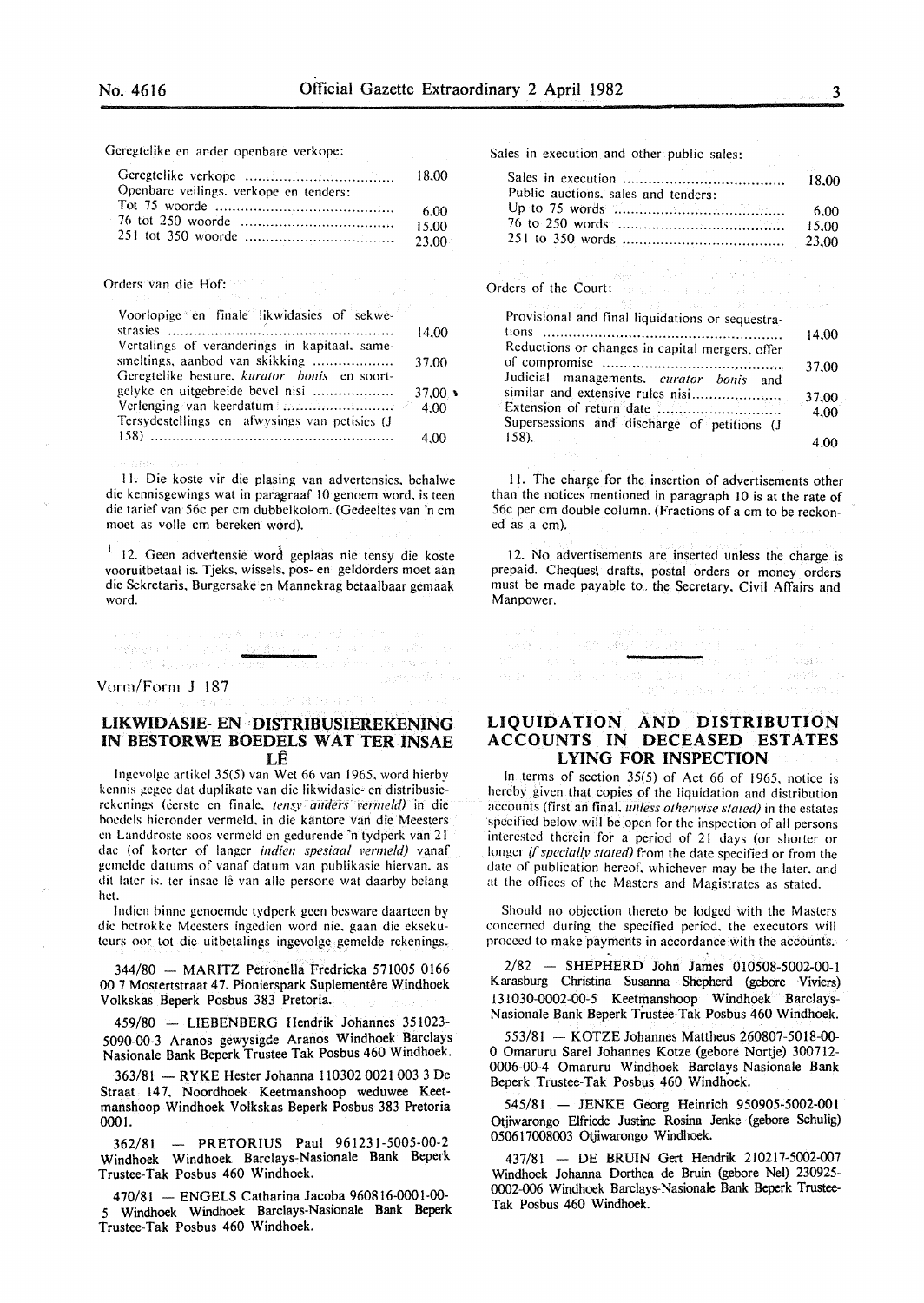539/81 - SELBY Edgar 250416-5024-10-9 Oranjemund Oranjemund Windhoek Barclays National Bank Ltd. Trustee-Branch P 0 Box 460 Windhoek.

301/81 - VAN ZYL Christina Helena 260719-0010-00-9 Keetmanshoop Keetmanshoop Windhoek Barclays-Nasionale Bank Beperk Trustee-Tak Posbus 460 Windhoek.

216/81 - LOSPER Piet Petrus 280817 5036 20 *5* Erf 276 Kronlein Dorp Keetmanshoop Eerste en Finale Likwidasie & Distribusie Sofia Losper (gebore Skott) 2 April Windhoek Keetmanshoop Lentin, Botma & de Waal Passanogebou Kaiserstraat Posbus 38 Keetmanshoop.

Vorm/Form J 193

#### **KENNISGEWING AAN KREDITEURE IN BESTORWE BOEDELS**

Aile persone wat vorderinge het teen die boedels hieronder vermeld. word hierby versoek om hul vorderinge by die betrokke eksekuteurs en binne 'n tydperk van 30 dae (of andcrsins soos aangedui) gereken vanaf die datum van publikasie hiervan in.te lewer. Die inligting word verstrek in die volgorde: Boedelnommer. familienaam en voorname. gcboortedatum. persoonsnommer. laaste datum. datum oorlede: nagelate eggenoot(note) se name, familienaam, geboortedatum en persoonsnommer; naam en adres van eksekuteurs of gemagtigde agent. tydperk toegelaat vir lewering van vorderings *indien anders as 30 dae*.

87/82 - FECHTER Harro Jürgen Ludwig Robert Windhoek I Maart 1935 350301 5090 004 Plaas Oberpackriem Distrik Maltahöhe Posadres: Posbus 179 Maltahohe 21 Februarie 1982 Reinhard Herman Karl Fechter P/s 13274 Windhoek 9000.

60/82 - VOIGTS Hans Jiirgen Otto 20-10-1915 Marburg/Germany 23-4-1981 Klaus Nieft Executor c/o Keller & Neuhaus Trust Co. (Pty) Ltd. P.O. Box 156 Windhoek 30 days Windhoek SWA.

> No 90/82 - MEIER Harry Ernst Windhoek 1.6.1924 2406015022103 36 Rieckmann Street Pionierspark Windhoek 10.2.1982 Annemarie, Charlotte Meier born Ehrig 2.5.1922 E.G. Kaschik P.O. Box 7 Windhoek

Vorm/Form No. 517

#### **KENNISGEWING AAN KREDITEURE IN BESTORWE BOEDELS**

Aile persone wat vorderinge het teen die boedels in die bylae vermeld, word versoek om sodanige vorderings binne 'n tydperk van 30 dae (of andersins soos aangedui) vanaf die datum van publikasie hiervan by die betrokke eksekuteurs in tc !ewer.

88/82 - OOSTHUIZEN Elizabeth Cecilia 11.01.1901 011011 0006 001 Grootfontein 16-01-1982 30 dae Windhoek S.W.A. Standard Bank SWA Ltd. Trustee Branch P.O. Box 2164 Windhoek 9100.

248/81 - KLAASEN Robert 350412-5031-094 S.A. Spoorwee Hamab Monika (gebore Witbooi) 290807-0033- 09-0 Karasburg Windhoek Rissik & Cox, Posbus 8 Karasburg vir Eksekutrise M Klaasen.

22/82 -BRANDT Friedrich Wilhelm 190529 6029 001 Edelvalckstraat Nr. 7 Windhoek Emmi Brandt 181122 6028 001 Windhoek F.C. Brandt, Starkstraat Nr. 12 Posbus 2766 Windhoek.

317/1981 - SCHNEIDER Hermann Wilhelm Friedrich August 97030 5011 105 "Farm Habis No. 71" district Karibib S.W.A. Windhoek & Karibib Windhoek.

#### **NOTICE TO CREDITORS IN DECEASED ESTATES**

All persons having claims against the estates mentioned below are hereby called upon to lodge their claims with the executors concerned. within 30 days (or otherwise as indicated) calculated from the date of publication hereof. The information is given in the following order: Estate numer. surname and christian names. date of birth. identity number, last address, date of death; surviving spouse's names. surname date of birth and identity number: name and address of executor or authorised agent. period allowed for lodgement of claims if *other than 30 days.* 

10/82 - RUST Gunther Armin Windhoek 26 Oktober 1935 351026 5004 00 7 Windhoek distrik 11 Desember 1981 Barclays-Nasionale Bank Beperk Trustee-Tak Posbus 460 Windhoek.

523/81 - WEILBACH Stoffelina Mauritza Windhoek 22 Mei 1905 050522 0006 00 9 Omaruru 23 November 1981 Barclays-Nasionale Bank Beperk Trustee-Tak Posbus 460 Windhoek.

#### **NOTICE TO CREDITORS IN DECEASED ESTATES**

All persons having claims against the estates specified in the schedule. are called upon to lodge their claims with the executors concerned within a period of 30 days (or otherwise as indicated) from the date of publication hereof.

37/82 SOWDON Hildegonda Jacoba Maria 11/11/1908 081111 0009 008 Grootfontein 8/1/1982 Sowdon George Vermaard 30 dae Windhoek Suidwes-Afrika Standard Bank Bpk. Trustee Tak Posbus 2164 Windhoek 9100.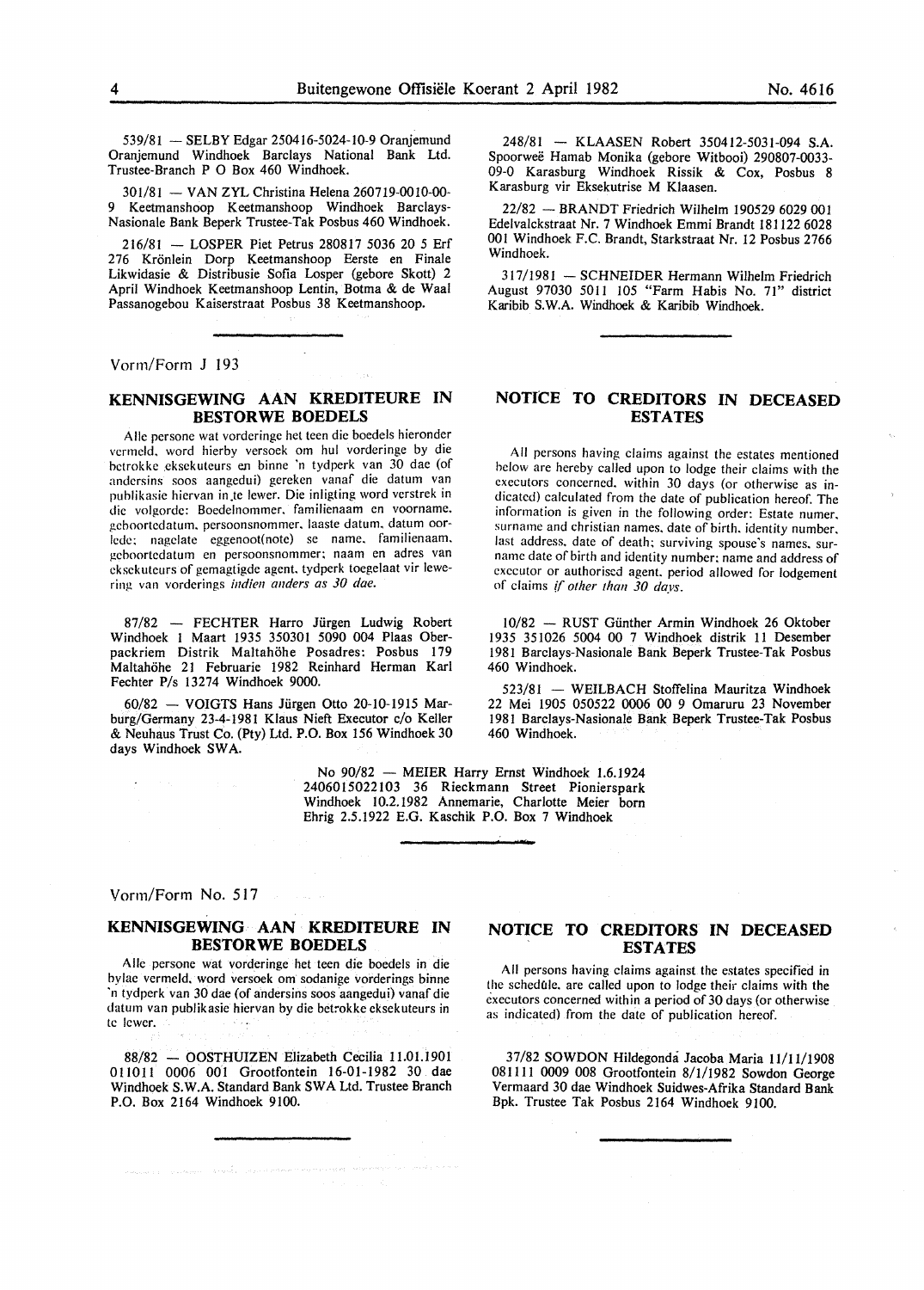Vorm/Form 519

#### **LIKWIDASIE EN DISTRIBUSIEREKENING IN BESTORWE BOEDEL WAT TER INSAE LE**

lngevolge artikel 35 (5) van Wet 66 van 1965 word hierby kennis gegee dat die likwidasie- en distribusierekening in die Boedel in die Bylae vermeld in die kantore van die Meester van die Hooggeregshof en Landdros soos vermeld vir 'n tydperk van 21 dae vanaf die datum van publikasie hiervan (of andersins soos aangedui) ter insae sal lê vir alle persone wat daarby belang het.

lndien geen besware daarteen by die Meester binne die gemelde tydperk ingedien word nie. sal die eksekuteur tot uithetaling daarvolgens oorgaan.

427/81 - MARITZ Nicolaas Stephanus Petrus 940420 5004 00 0 De Duine, Windhoek Eerste en Finale Likwidasie- en Distribusierekening Maritz Anna Maria Magdalena 140425 0006 007 2 April 1982 Windhoek Standard Bank SWA Bpk. Trustee Tak Posbus 2164 Windhoek 9100.

GENERAL MEETING OF CREDITORS OF COMPANIES PLACED UNDER PROVISIONAL JUDICIAL MANAGEMENT:

#### NOTICE

D & E KONSTRUKSIE (EIENDOMS) BEPERK UNDER PROVISIONAL JUDICIAL MANAGEMENT MASTER'S REFERENCE NO W 1/82

Pursuant to Section 435 of the Companies Act, 1973 notice is hereby given that a General Meeting of Creditors will be held on the date and at the time and place mentioned below for the purpose of passing a Resolution in terms of the said section:

7TH APRIL 1982 at 10.00 am before the Master of the Supreme Court Windhoek.

> I R McLAREN Provisional Judicial Manager TRUST & MINING CO (PTY) LTD P O Box 82 WINDHOEK

#### CHANGE OF NAME

#### THE ALIENS ACT, 1937

We. ANDREAS KUHN and HEIDE-MARIE KUHN (born LAC HEINER). married to each other by Antenuptial Contract. employed as furrier and goldsmith respectively, and residing at 24 von Eckenbrecher Street. Windhoek, intend to apply to the Administator-General for authority, under Section 9 of the Aliens Act, 1937, to change our surname from KUHN to LACHEINER-KUHN for the reason to preserve the name Lacheiner which was alienated by the Yugoslavian Government when that part of Austria where the family Lacheiner lived was annexed by Yugoslavia. There are no living male persons with the surname of Lacheiner.

Any person who objects to our assumption of the said surname of LACHEINER-KUHN should as soon as may be lodge his objection. in writting, with statement of his reasons therefor. with the Magistrate of Windhoek.

#### **LIQUIDATION AND DISTRIBUTION ACCOUNT IN DECEASED ESTATE LYING FOR INSPECTION**

In terms of section 35 (5) of Act 66 of 1965 notice is hereby given that the liquidation and distribution account in the Estate specified in the Schedule will be open for in the inspection of all persons interested therin for a period of 21 days from the date of publication hereof (or otherwise as indicated) at the offices of the Master of the Supreme Court and Magistrate. as stated.

Should no objection thereto be lodged with the Master during the specified period. the Executor will proceed to make payment in accordance therewith.

393/81 -ARCHER Adriaan Pieter 990303 5006 00 2 Swartmodder-Suid Maltahohe Eerste en Finale Likwidasieen Distribusierekening Maritz Glaudina Gezina Maria Jacoba 2 April 1982 Windhoek Maltahohe Standard Bank SWA Bpk. Trustee Tak Posbus 2164 Windhoek 9100.

#### KENNISGEWING VAN OORDRAG VAN BESIGHEID

Geliewe kennis te neem dat daar by die eersvolgende Sitting van die Handelslisensiehof te Swakopmund, Distrik Swakopmund, aansoek gedoen sal word vir die oordrag van die Slagterslisensie (groot- en kleinhandel) en Vars Produktehandelaarslisensie (suiwel eiers en pluimvee) tans gehou deur HAROLD PIETER VAN REENEN wie handel dryf onder die naam en styl van BENGUELLA SLAGHUIS te erf Nr. 599, Tamariskia Besigheidsentrum, Swakopmund, aan KAROO MEAT PACKERS BEPERK wie handel sal dryf onder die naam en sty! van KAROO SLAGHUIS op dieselfde perseel.

GEDATEER te SWAKOPMUND hierdie l2de dag van MAART 1982.

> SWANEPOEL & KINGHORN Standard Bank Gebou Posbus 1455 SWAKOPMUND

## J' KENNISGEWING VAN OORDRAG VANBESIGHEID

Geliewe kennis te neem dat daar by die eersvolgende Sitting van die Handelslisensiehof te Swakopmund. Distrik Swakopmund, aansoek gedoen sal word vir die oordrag van die Slagterslisensie (kleinhandel) en Vars Produktehandelaarslisensie (suiwel, eiers en pluimvee ) tans gehou deur HAROLD PIETER VAN REENEN wie handel dryf onder die naam en styl van VAN REENEN'S SLAGHUIS te Erf Nr. 207, Kaiser Wilhelmstraat 30, Swakopmund, aan KAROO MEAT PACKERS BEPERK wie handel sal dryf onder die naam en styl van KAROO VLEISMARK op dieselfde perseel.

GEDATEER te SWAKOPMUND hierdie 12de dag van maart 1982.

> SW ANEPOEL & KINGHORN Standard Bank Gebou Posbus 1455 SWAKOPMUND